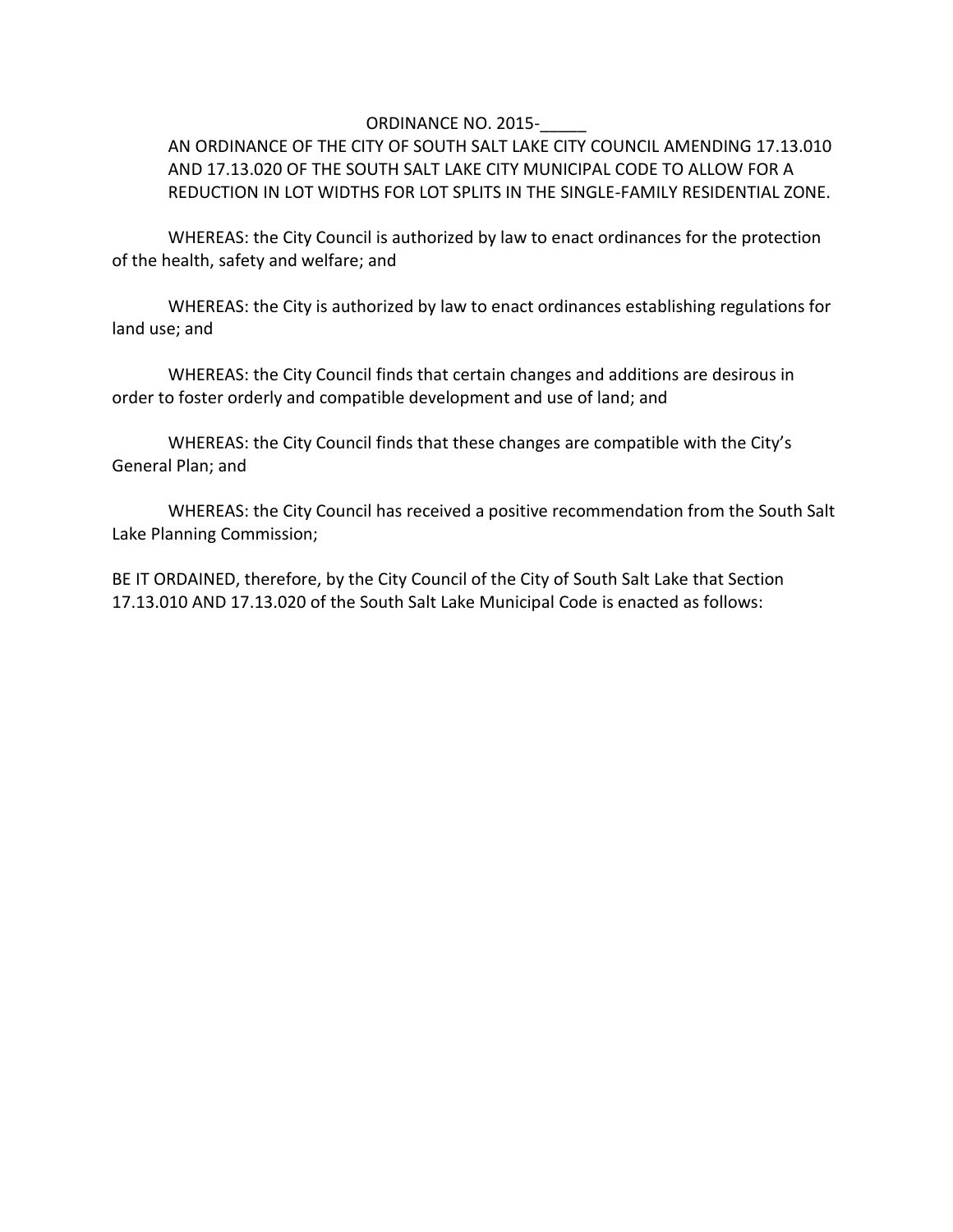Section 17.13.010 is to be amended as follows:

Chapter 17.13 Land Use Districts

Sections:

17.13.010 – Residential R1-5,000 (R1-5) District.

- A. Purpose. The purpose of the residential R1-5 district is to provide for low density single family, residential housing neighborhoods on lots not less than five thousand (5,000) square feet in size.
- B. Uses. In the R-1 district, uses, buildings, structures or land shall not be used or developed except in accordance with the adopted land use matrix as found in Chapter 15 of this title. Uses are intended to be compatible with the existing scale and intensity and to preserve the existing character of the neighborhood.
- C. Regulations.
	- 1. Area. The minimum area of any lot shall be five thousand (5,000) square feet except as specifically approved otherwise in a residential planned unit development (PUD) project. All existing lots, whether vacant or occupied by dwellings, shall be considered conforming if such lots are not less than four thousand five hundred (4,500) square feet.
	- 2. Buildings and Site Development. Buildings, sites, and structures shall comply with the requirements for design review found in Chapter 21 of this title and any other building, fire, or other relevant codes in effect within the city.
	- 3. Minimum Width. Width regulations are as follows:
		- a)The minimum width of any lot five thousand (5,000) square feet or larger shall be fifty (50) feet at all points along the length of the property.
		- b)The land use authority may decrease the minimum lot width along the frontage for residential parcels when accessed from a cul-de-sac or turnaround area. The land use authority may decrease the rear lot width when natural or man-made features would obstruct or impede the lot from meeting the minimum width requirements. The land use authority may decrease the minimum frontage width to forty five (45) feet for lots created from the result of a lot split.

Section 17.13.020 is to be amended as follows: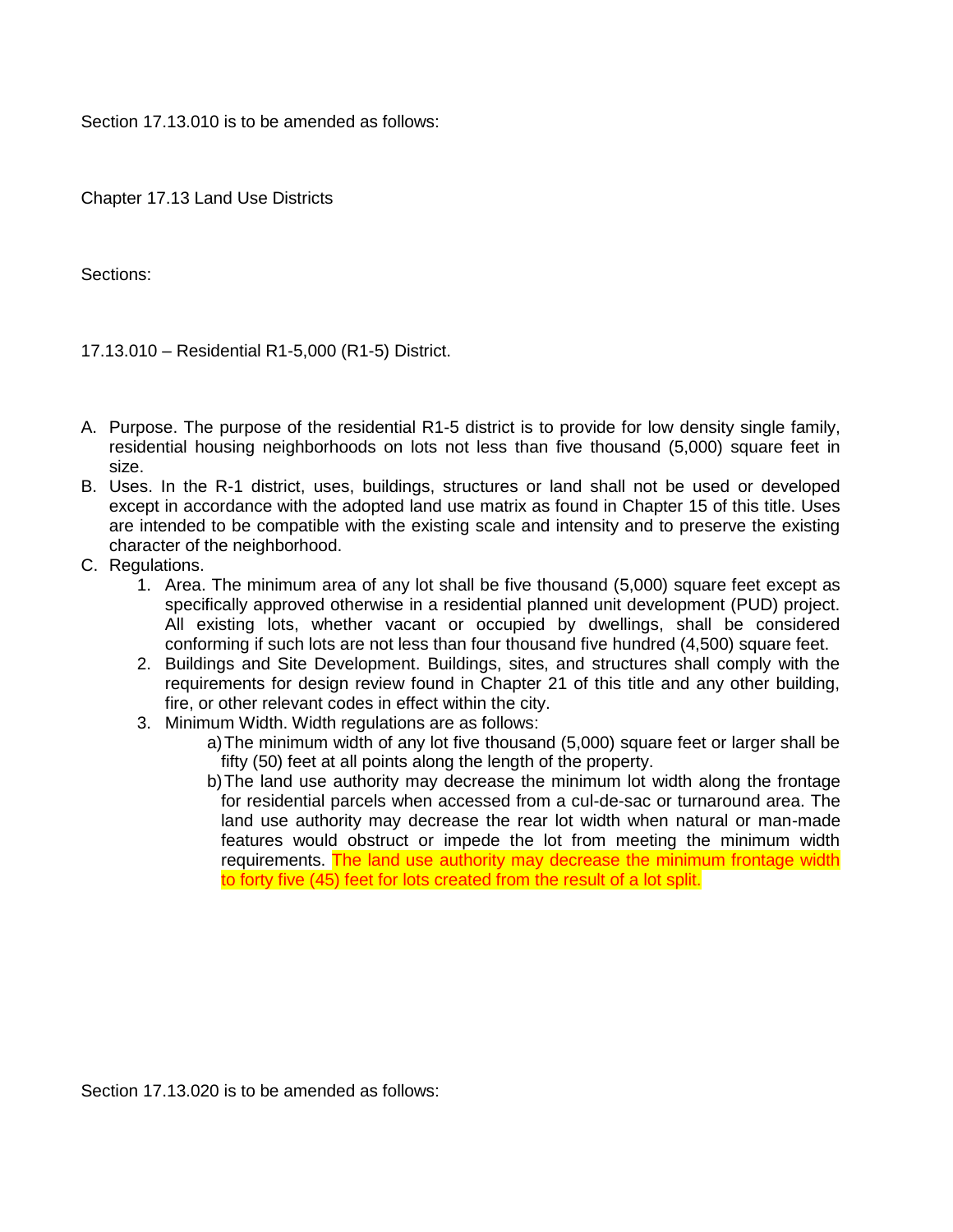Chapter 17.13 Land Use Districts

Sections:

17.13.20 Residential R1-6,000 (R1-6) District.

- A. Purpose. The purpose of the residential R1-5 district is to provide for low density single family, residential housing neighborhoods on lots not less than six thousand (6,000) square feet in size.
- B. Uses. In the R-1 district, uses, buildings, structures or land shall not be used or developed except in accordance with the adopted land use matrix as found in Chapter 15 of this title. Uses are intended to be compatible with the existing scale and intensity and to preserve the existing character of the neighborhood.
- C. Regulations.
	- 1. Area. The minimum area of any lot shall be six thousand (6,000) square feet except as specifically approved otherwise in a residential planned unit development (PUD) project. All existing lots, whether vacant or occupied by dwellings, shall be considered conforming if such lots are not less than four thousand five hundred (4,500) square feet.
	- 2. Buildings and Site Development. Buildings, sites, and structures shall comply with the requirements for design review found in Chapter 21 of this title and any other building, fire, or other relevant codes in effect within the city.
	- 3. Minimum Width. Width regulations are as follows:
		- a)The minimum width of any lot six thousand (6,000) square feet or larger shall be fifty (50) feet at all points along the length of the property.
		- b)The land use authority may decrease the minimum lot width along the frontage for residential parcels when accessed from a cul-de-sac or turnaround area. The land use authority may decrease the rear lot width when natural or man-made features would obstruct or impede the lot from meeting the minimum width requirements. The land use authority may decrease the minimum frontage width to forty five (45) feet for lots created from the result of a lot split.

DATED this \_\_\_\_\_\_\_ day of \_\_\_\_\_\_\_\_\_\_, 2015.

BY THE CITY COUNCIL: